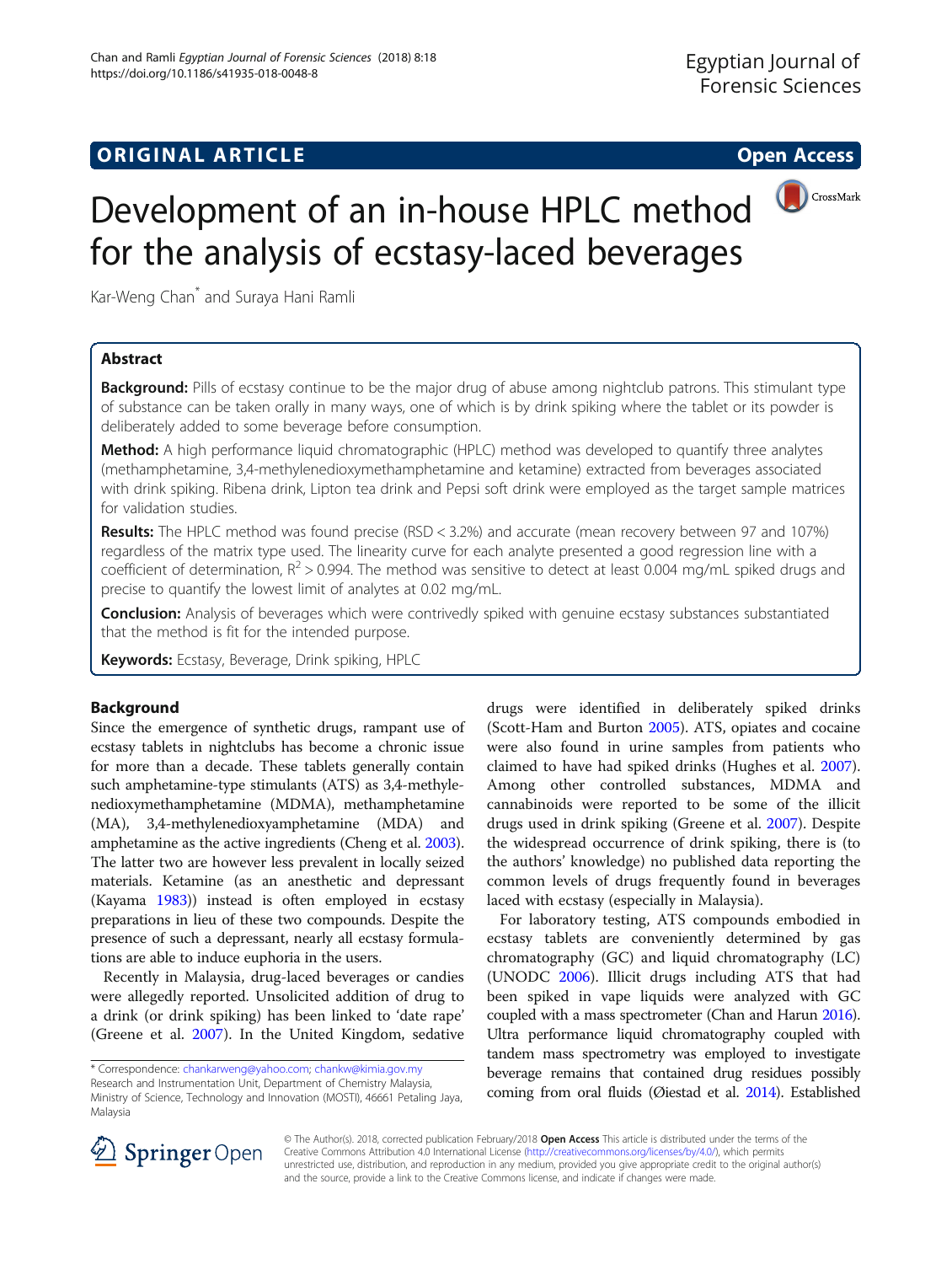methods pertaining to the analysis of beverages contaminated with illicit drugs are however limited. To cater for this need, an analytical method needs to be in place to quantify illicit drugs present in beverages that are spiked with ecstasy substances. The laboratory findings will eventually help the enforcement body justify whether drink spiking has taken place.

Viewing that MA, MDMA and ketamine are largely found in locally seized ecstasy tablets, so these three active compounds are given emphasis for drink spiking in this study. Since Ribena drink and Lipton tea drink had been submitted by the local authorities for analysis to incriminate date rape, this study thus seeks to develop an in-house high performance liquid chromatographic (HPLC) method for the analysis of the aforesaid beverages (as well as Pepsi soft drink) for MA, MDMA and ketamine present at sub-milligram levels.

#### Materials and method

#### Chemicals and reagents

Ketamine hydrochloride was purchased from Toronto Research Chemicals (North York, Canada). Methamphetamine hydrochloride and 3,4-methylenedioxymethamphetamine hydrochloride were the in-house reference materials prepared by the Department of Chemistry Malaysia (Petaling Jaya, Malaysia). Hexylamine was procured from Acros Organics (New Jersey, USA). Methanol, acetonitrile and phosphoric acid were commercially obtained from Merck (Darmstadt, Germany). Ultrapure water was generated from the ultrapure water system at 18.2 MΩcm.

#### High performance liquid chromatography-photodiode array detector (HPLC-PDA)

A Waters e2695 Separations Module coupled with a Waters 2996 Photodiode Array Detector was employed for this study. A Kinetex 5u PFP 100A  $(150 \times 4.6 \text{ mm})$ column was used to facilitate chromatographic separation. Table 1 summarizes the optimized HPLC operating conditions for this study.

#### Preparation of standard

A single stock mixture containing MA, MDMA and ketamine, each at 10 mg/mL was prepared in methanol and kept at -20 °C for storage. For daily calibration, 0.4 mL of the stock solution was transferred to a 5 mL volumetric flask. Methanol was added to the mark to obtain a working standard mixture with a final concentration of 0.8 mg/mL for each analyte.

#### Preparation of ion pairing solution

An ion pairing solution was prepared by pipetting 0.280 mL hexylamine and 5.319 mL phosphoric acid into

| Parameter                           | Condition                                    |
|-------------------------------------|----------------------------------------------|
| Mobile phase 1 (Bottle B)           | Acetonitrile                                 |
| Mobile phase 2 (Bottle D)           | Phosphoric acid + hexylamine<br>in 1 L water |
| Mode of mobile phase                | Isocratic 7:93 B:D                           |
| Flow rate                           | 1 mL/min                                     |
| Degasser                            | Normal                                       |
| Column temperature                  | $35 \pm 5$ °C                                |
| Sampler temperature                 | OFF                                          |
| Injection volume                    | $5 \mu L$                                    |
| Mode of data acquisition            | 3D data collection                           |
| Scan range                          | 190 to 400 nm                                |
| Resolution                          | 1.2                                          |
| Sampling rate                       | 1.0                                          |
| UV max detection for quantification | 192 nm                                       |
| Total run time                      | $21 \text{ min}$                             |

#### Table 1 Optimized conditions for HPLC

a glass bottle containing 1 L ultrapure water. The solution was mixed well before use.

#### Preparation of sample

1 mL of a well-shaken beverage sample was transferred into a 5 mL volumetric flask. Dilution was accomplished by adding methanol to the mark to extract the analyte(s). Then the sample was shaken vigorously for a few seconds. The solution was sonicated for 5 min and filtered through a nylon membrane  $(≤ 0.45 \mu m)$ preinstalled on a syringe filter. The filtrate was then stored in a vial pending analysis.

#### Method validation

Three beverage matrices used in this study were Ribena drink, Lipton tea drink and Pepsi soft drink which were purchased from a local store. These samples were employed throughout the course of validation guided by the general guidelines recommended by UNODC [\(2012](#page-7-0)).

#### **Selectivity**

Six compounds (amphetamine, MA, MDA, MDMA, ketamine and caffeine) can be co-present in any locally seized ecstasy tablets. Therefore, blank matrices of the three chosen beverages as well as their respective spiked samples containing the six co-present compounds were prepared and analyzed. Baselines and resolution of MA, MDMA and ketamine were assessed.

#### Precision

Seven aliquots were employed for precision studies: a working standard at 0.8 mg/mL was prepared; two portions of each beverage respectively containing the target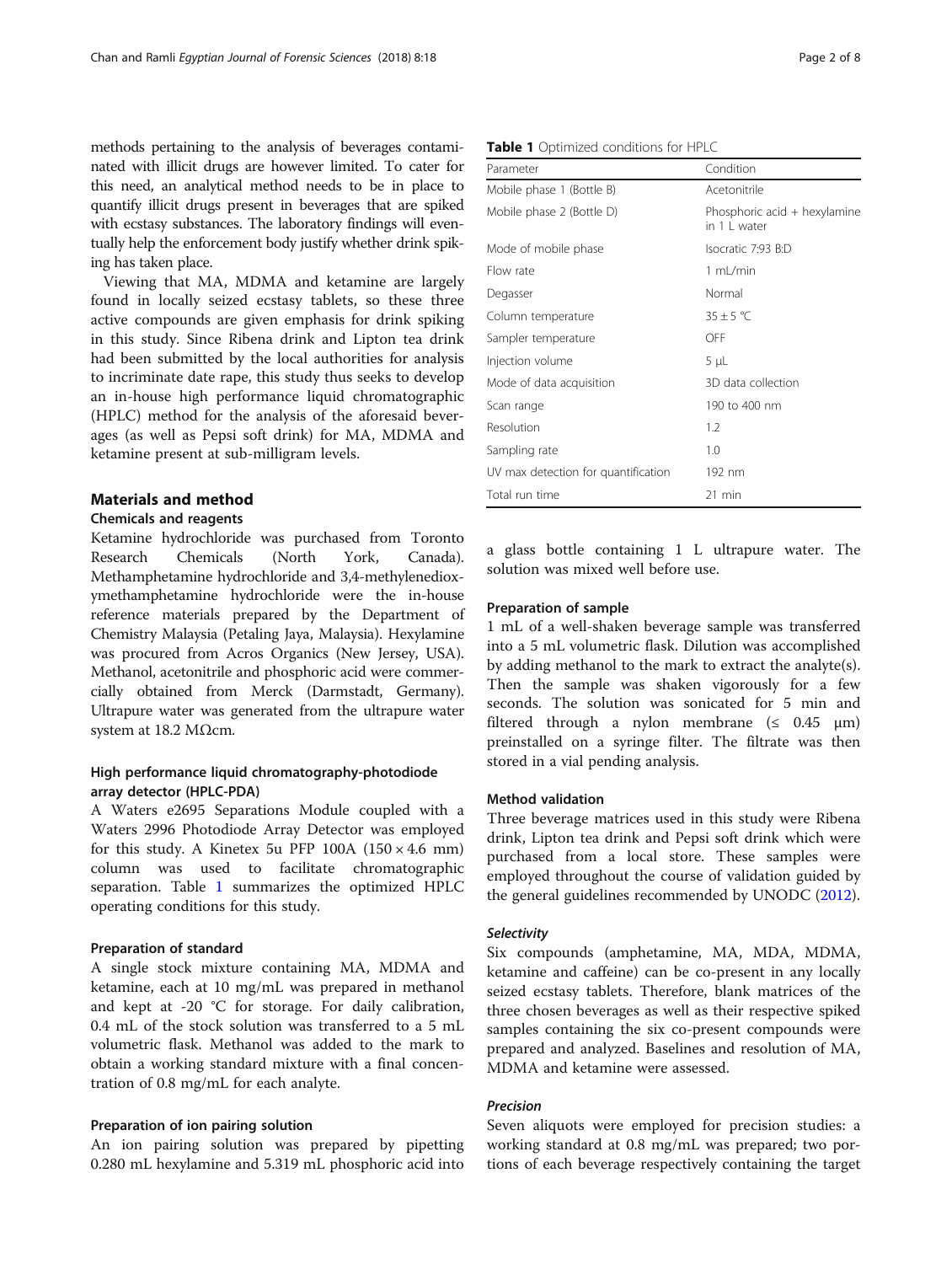<span id="page-2-0"></span>Chan and Ramli Egyptian Journal of Forensic Sciences (2018) 8:18 Page 3 of 8

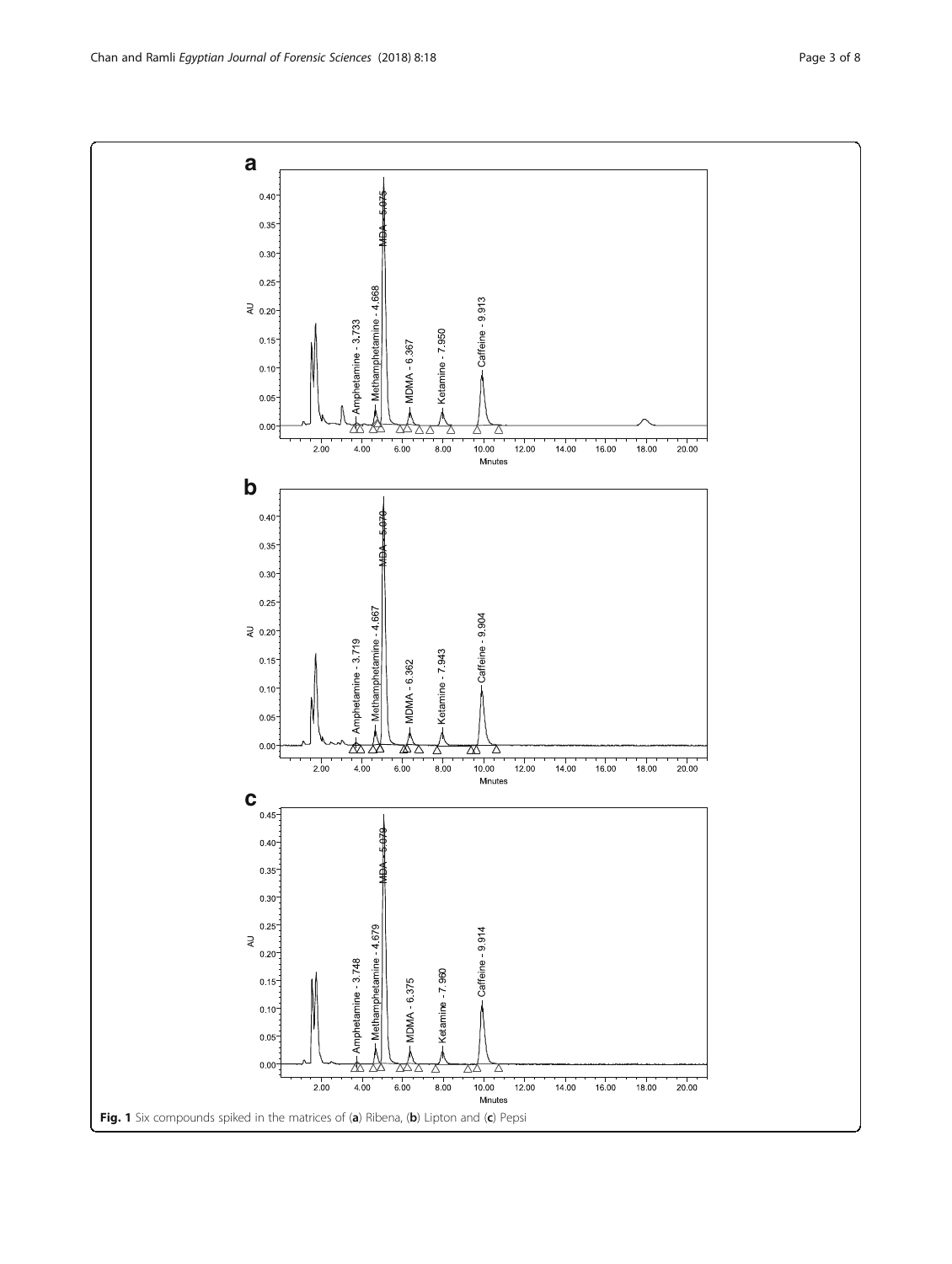| Concentration<br>(mg/mL | . .<br>Level of analyte in matrix (mg/mL) |        |      |        |      |       |      |  |  |
|-------------------------|-------------------------------------------|--------|------|--------|------|-------|------|--|--|
|                         | Standard                                  | Ribena |      | Lipton |      | Pepsi |      |  |  |
|                         | 0.8                                       | 0.25   | 3    | 0.25   | 3    | 0.25  | 3    |  |  |
|                         | Intra-day (%RSD)                          |        |      |        |      |       |      |  |  |
| MA                      | 0.63                                      | 0.46   | 1.23 | 1.37   | 0.97 | 1.31  | 1.06 |  |  |
| <b>MDMA</b>             | 0.64                                      | 0.36   | 1.35 | 1.41   | 1.07 | 1.27  | 1.13 |  |  |
| Ketamine                | 0.61                                      | 0.32   | 1.36 | 1.48   | 1.07 | 1.02  | 1.17 |  |  |
|                         | Inter-day (%RSD)                          |        |      |        |      |       |      |  |  |
| <b>MA</b>               | 2.79                                      | 2.86   | 2.14 | 2.14   | 1.51 | 2.73  | 2.41 |  |  |
| <b>MDMA</b>             | 2.53                                      | 3.08   | 1.99 | 1.93   | 1.45 | 1.75  | 2.00 |  |  |
| Ketamine                | 2.69                                      | 3.18   | 1.92 | 2.11   | 1.42 | 1.86  | 1.96 |  |  |

<span id="page-3-0"></span>Table 2 Results for precision studies

analytes at 0.25 mg/mL and 3 mg/mL were also prepared. Each prepared solution/aliquot was injected 8–10 times consecutively on the same day to study intra-day precision. For inter-day precision, the 0.8 mg/mL standard mixture was injected once over ten different days, while the prepared sample aliquots were each injected trice on six different days to obtain the daily average for the peak areas of each analyte. Percentage relative standard deviation (%RSD) was computed to assess consistency of the analyte's peak area.

### Limits of detection (LOD) and quantification (LOQ)

Three standard mixtures respectively at 0.0008, 0.0015, and 0.0030 mg/mL were prepared in methanol to determine the level at which three signal-to-noise ratio (S/N) with an undistorted ultraviolet (UV) spectrum could be obtained for each analyte. At the same time, the precision achieved by these low level mixtures was also evaluated. Based on the findings derived from the drugs prepared in methanol, it was then decided that each beverage should be spiked with 0.004 and 0.02 mg/mL analytes (equivalent to 0.0008 and 0.004 mg/mL respectively as though after dilution) to test for the LOD and LOQ respectively. For the LOD, the chromatogram was examined to ensure at least 3 S/N was obtained for each peak. For the LOQ, it was confirmed based on the precision of the peak area.

#### Linearity test

A series of dilutions were prepared in methanol to cover the three analytes at 0.0125, 0.025, 0.05, 0.1, 0.2, 0.4, 0.8 and 1.2 mg/mL in separate mixtures. This series was meant to include 0.0625 to 6 mg/mL analytes in beverage as though before dilution. The series was analyzed for six times on the same day. An area versus concentration curve was plotted for each compound.

#### Accuracy by recovery

Each beverage was respectively spiked with the target analytes at 0.25 mg/mL (low) and 3 mg/mL (high) prior to sample preparation. Each prepared sample was transferred into two separate vials. Each vial was analyzed in

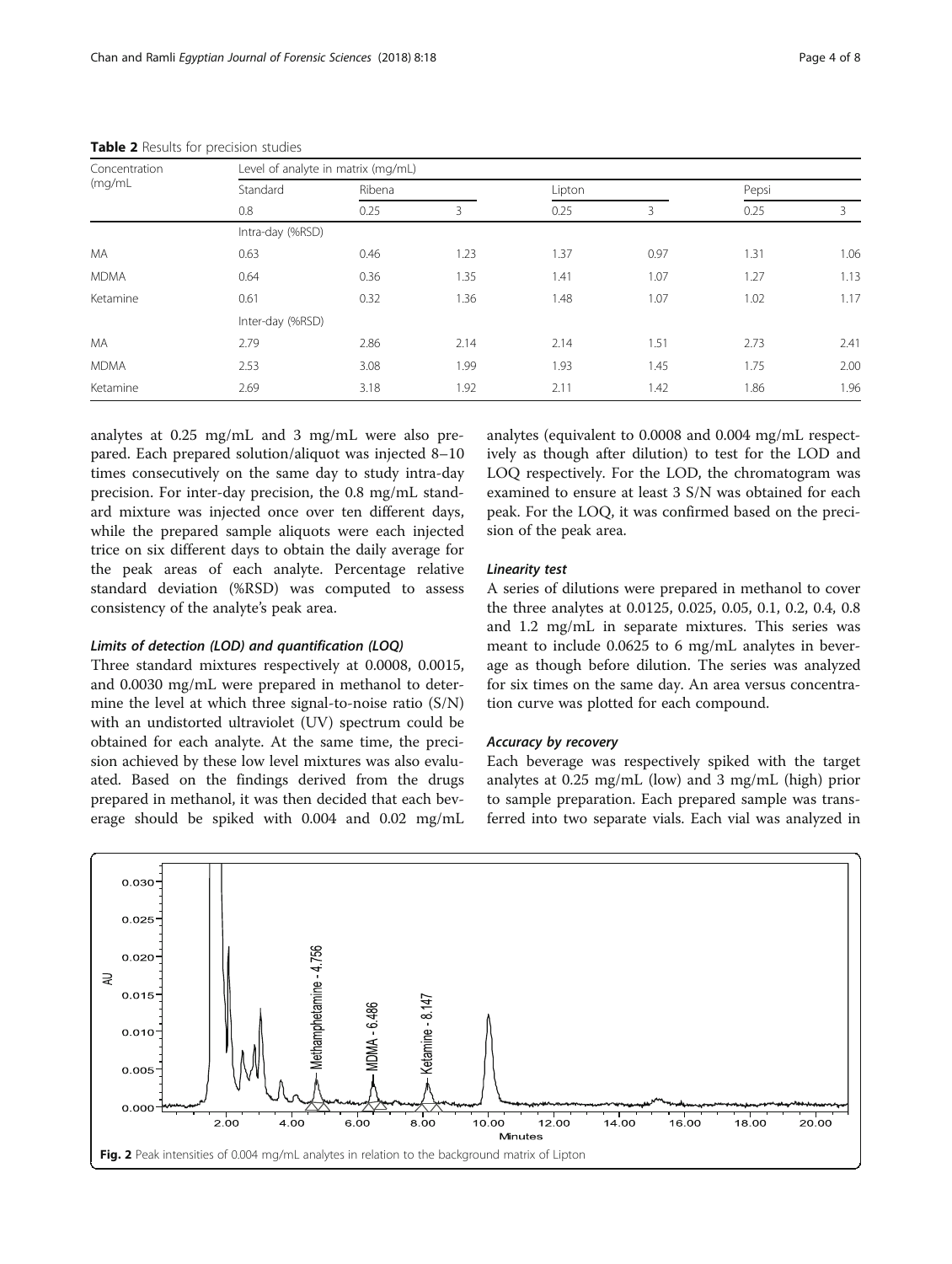<span id="page-4-0"></span>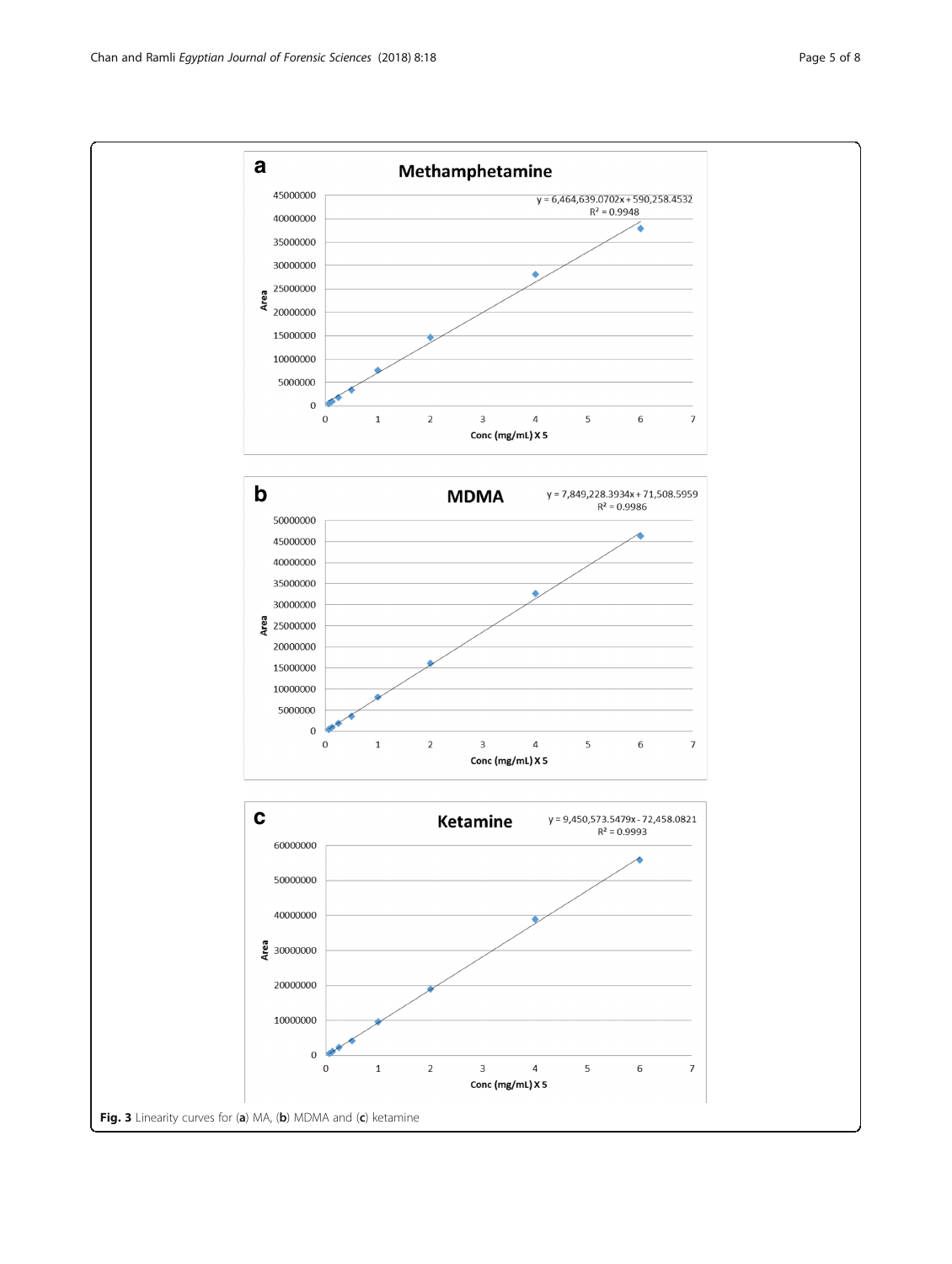<span id="page-5-0"></span>triplicate. The procedure was repeated to obtain data over three days.

# Results and discussion

#### System optimization

A routinely adopted C18 stationary phase in various column dimensions was tested using buffers prepared from orthophosphoric acid, formate, acetate and phosphate salts at different pH values. Separation of the three target compounds was, in fact, achievable with 30 mM phosphate buffer at pH 7.2 but it was only ideal for analytes at low concentrations. Resolution suffered when a high amount of drug substance was injected, where MA and MDMA peaks coalesced. In contrast, a pentafluorophenyl (PFP) column was able to offer a better base-to-base separation with sufficient resolution between all the target peaks when hexylamine was employed as the major mobile phase in this study.

The use of any available internal standards (e.g. nortriptyline) was impossible as the HPLC conditions seemed insensitive to retain them. Hence, it was decided to utilize the analyte's peak area alone for accurate quantification. This decision is not unjustifiable since external standard calibration is still plausible in certain situations (UNODC [2012\)](#page-7-0).

#### Selectivity

A selectivity test anticipates to obtain a chromatogram having specific elution times for all known compounds. Hence, this test was performed to evaluate the target retention times (RTs) of MA, MDMA and ketamine in the presence of other frequently found compounds (amphetamine, MDA and caffeine). The method was found selective towards the three target analytes that eluted at specific RTs (Fig. [1\)](#page-2-0).

Then, inherent interference introduced by the three beverages was checked. Results obtained from blank matrices displayed that the target RTs of MDMA and ketamine respectively at 6.3 and 7.9 min were totally free of matrix interference. But a slightly raised baseline near the RT of MA at 4.6 min was observed from the Ribena matrix, whereas the Lipton and Pepsi matrices showed a readily present caffeine peak at 9.9 min as well as an unknown peak (if zooming in on the chromatogram)

Table 3 % Recovery obtained from a three day analysis

|        | MA              |       | <b>MDMA</b>      |      | Ketamine         |      |  |
|--------|-----------------|-------|------------------|------|------------------|------|--|
|        | l ow            | High  | Low              | High | Low              | High |  |
| Ribena | 110.3           | 102.7 | 95.7             | 98.7 | 94.3             | 98.7 |  |
| Lipton | 110.7           | 103.3 | 95.7             | 99.3 | 94.7             | 98.7 |  |
| Pepsi  | 113.7           | 101.7 | 98.3             | 977  | 973              | 973  |  |
| Mean   | $107.05 + 5.94$ |       | $97.48 + 3.29\%$ |      | $96.77 + 3.49\%$ |      |  |

eluting before MA. They however did not seem to pose significant threats to the analytical outcome as the target RTs were not significantly interfered.

#### Precision

A good method should display a narrowly spread dataset to imply good stability. Commonly, a minimum of 6 replicates must be employed for precision studies. Since the 0.8 mg/mL mixed standard solution was chosen as a routine calibrator, so more injections (e.g. 10 replicates) were required to confirm its consistency. However for the samples, the replicates (e.g. 8 injections for intra-day or trice on 6 inter- days) were decided based on the possible number of injections required for routine practice.

According to Table [2](#page-3-0), all the target analytes achieved the intra-day precision value < 1.5% and inter-day precision < 3.2%. Hence, the peak areas were sufficiently precise and fit for the purpose although internal standard was not used for correction of errors commonly arising from sample injection and solvent evaporation.

#### Limits of detection (LOD) and quantification (LOQ)

The three prepared levels of mixed standards (0.0008, 0.0015 and 0.0030 mg/mL) approximated five times dilution from the target LOD levels at 0.004, 0.0075 and 0.015 mg/mL (the level in the target beverages prior to dilution) respectively. Analysis showed that the lowest level at 0.0008 mg/mL was able to show > 3 S/N. This in turn infers that the diluted aliquot should contain a final concentration at this level. Thus, the three beverages were spiked with 0.004 mg/mL analytes and diluted five folds to obtain 0.0008 mg/mL in the final aliquots. A similarly good S/N ratio (Fig. [2\)](#page-3-0) and intact UV spectrum were again attained by each peak regardless of the matrix type. Hence, the LOD of this method was decided to be at 0.004 mg/mL.

Table 4 Drugs (after 5 times dilution) in mg/mL recovered from beverages in comparison with its amount in solid substances

|             | Ecstasy A         |                              |                          | Ecstasy B                |        |        |        | Ecstasy C |                          |                          |        |        |
|-------------|-------------------|------------------------------|--------------------------|--------------------------|--------|--------|--------|-----------|--------------------------|--------------------------|--------|--------|
|             |                   |                              |                          | P                        |        | R      |        | P         |                          | к                        |        |        |
| MA          | $\qquad \qquad =$ | $\qquad \qquad \blacksquare$ | $\overline{\phantom{a}}$ | $\overline{\phantom{m}}$ | 0.0401 | 0.0388 | 0.0380 | 0.0375    | 0.0380                   | 0.0405                   | 0.0385 | 0.0384 |
| <b>MDMA</b> | 0.3937            | 0.3879                       | 0.3817                   | 0.3863                   | 0.0115 | 0.0114 | 0.0113 | 0.0111    | 0.6127                   | 0.5897                   | 0.5917 | 0.5946 |
| Ketamine    | $\qquad \qquad =$ | $\overline{\phantom{m}}$     | $\overline{\phantom{a}}$ | $\overline{\phantom{a}}$ | 0.0975 | 0.0868 | 0.0858 | 0.0857    | $\overline{\phantom{m}}$ | $\overline{\phantom{0}}$ | $-$    |        |

 $i'$  = below LOQ

S solid substance, R Ribena, L Lipton, P Pepsi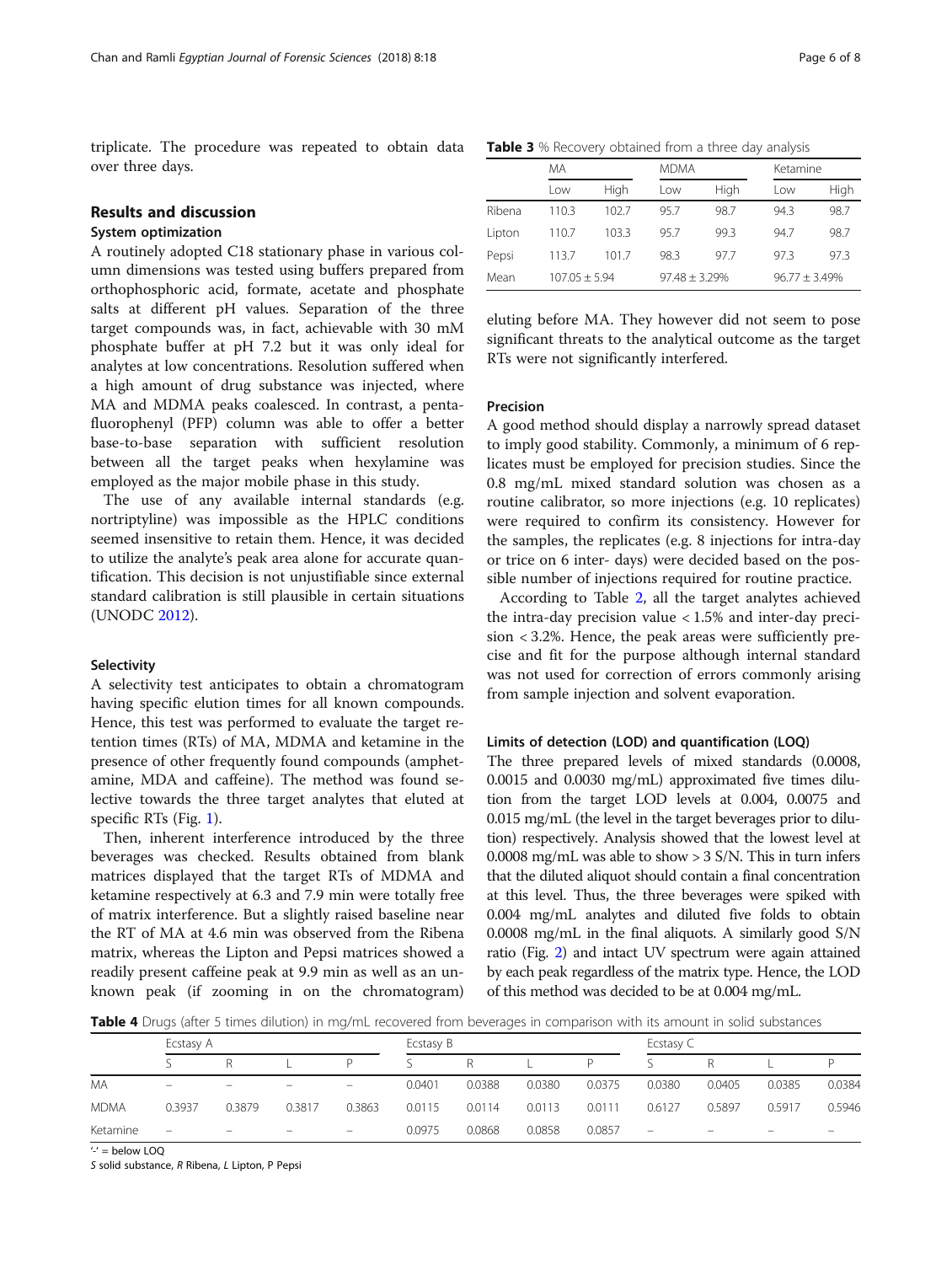From the three serial dilutions prepared in methanol, a good RSD  $( $4\%$ ) was achieved at 0.0030 mg/mL. This$ again means that stable readings can be obtained if the treated sample has an area response corresponding to that level. Subsequently, it was decided to spike 0.02 mg/mL analytes in each beverage prior to five times dilution to serve as the LOQ. Each prepared aliquot was then injected seven times. All the target peak areas displayed an RSD < 5%, indicating a good level of consistency for quantification.

#### Linearity

Linearity testing aims to assess whether the instrument's detector responds in a linear manner to the analyte's concentration. To this end, a calibration curve for the tested range from 0.0625 to 6 mg/mL in beverage was constructed for each analyte (Fig. [3](#page-4-0)). The instrument presented ideal linear curves for all the analytes with a coefficient of determination,  $R^2 > 0.994$ , which is apparently more than the required value, 0.99 stipulated in the method validation guidelines for narcotic analysis (UNODC [2009\)](#page-7-0). In other words, all the curves demonstrated a sufficient level of goodness of fit for the intended use.

In narcotic analysis, one-point calibration is widely adopted for routine analysis. In this study, 0.8 mg/mL (equivalent to 4 mg/mL in beverage before dilution) was chosen for this purpose. As a result, this level had to be examined for its suitability by constructing a multiple point calibration curve for the range, 0 to 4 mg/mL through the origin using the linearity data obtained from 0.0125 to 0.8 mg/mL. The curves displayed an  $\mathbb{R}^2$  value ≥0.999 for all the three compounds. This implies that the one-point calibration curve can ideally approximate the linear calibration pattern when 0.8 mg/mL is chosen as the routine calibration point.

#### Accuracy by recovery

A method is accurate if it is able to recover 100% of what is spiked into the sample. The accuracy of the current method was checked with two levels of spiking at 0.25 (low) and 3 mg/mL (high) in each blank beverage. Table [3](#page-5-0) summarizes the recovery results from the three-day analysis.

At the low spiking level, the matrices demonstrated overestimation on the recovered values of MA. This was probably due to the sized up signal contributed by the tiny peak that eluted near MA. Such an enhancement was significantly obscured by a high amount of MA observed at the high spiking level. For MDMA and ketamine, the recovery performance was sufficiently good at both low and high levels although some underestimation was observed. On the whole, the recovery data were satisfactory for the intended purpose.

It must also be noted that good recovery is commonly feasible if the calibration point is set close to the amount to be measured. That said, the 0.8 mg/mL calibration point should not be fixed but adjusted on a case-by-case basis.

#### Sample analysis

A corresponding study was performed using three different types of ecstasy tablets. A specified amount of a finely ground ecstasy powder was weighed into four 5 mL volumetric flasks. One of the four flasks was added with methanol to the mark whereas the remaining three were respectively added with 1 mL of each beverage matrix and mixed well before they were diluted with methanol to the mark. Results obtained from the three beverages were compared with that of the powdery substance. Table [4](#page-5-0) shows that most of the analytes recovered from the beverages tended to show amounts that are slightly lower than their corresponding amounts in solid substances. This was tolerable since such an underestimation (and not overestimation) would still deliver justice to the criminal.

# Conclusion

A simple and straightforward HPLC method was developed for simultaneous determination of MA, MDMA and ketamine present in beverages that had been laced with ecstasy substances. Sample preparation only required each sample to be diluted with methanol (e.g. 1 part sample:4 parts methanol) prior to analysis. The method was found to be precise and accurate. Sample analysis indicated that nearly all of the measured values for the analytes in beverages are slightly underestimated. This however does not compromise justice and thus the method is still fit for the intended purpose.

#### Acknowledgements

Not applicable.

#### Funding

No funding.

#### Availability of data and materials

Data are available but not put in the public domain. It is because we do not wish that irrelevant parties (e.g. defence lawyers) can access and misuse the data.

#### Authors' contributions

KWC: preparing the manuscript, performing instrumental analysis and data interpretation. SHR: doing sample preparation and instrumental analysis, contributing ideas. Both authors read and approved the final manuscript.

#### Authors' information

KW Chan holds a PhD majoring in analytical chemistry with a focus on drug analysis and drug profiling. He was a practicing forensic chemist in narcotic enforcement laboratory for more than 8 years. Currently, he works as a forensic researcher, a position that allows him to actively develop instrumental methods for the testing of illicit substances for narcotic and toxicological cases. SH Ramli holds a diploma in industrial chemistry. She has had years of laboratory experience in handling narcotic cases. She now works as a research assistant to provide technical assistance in the fields of forensic and water analysis.